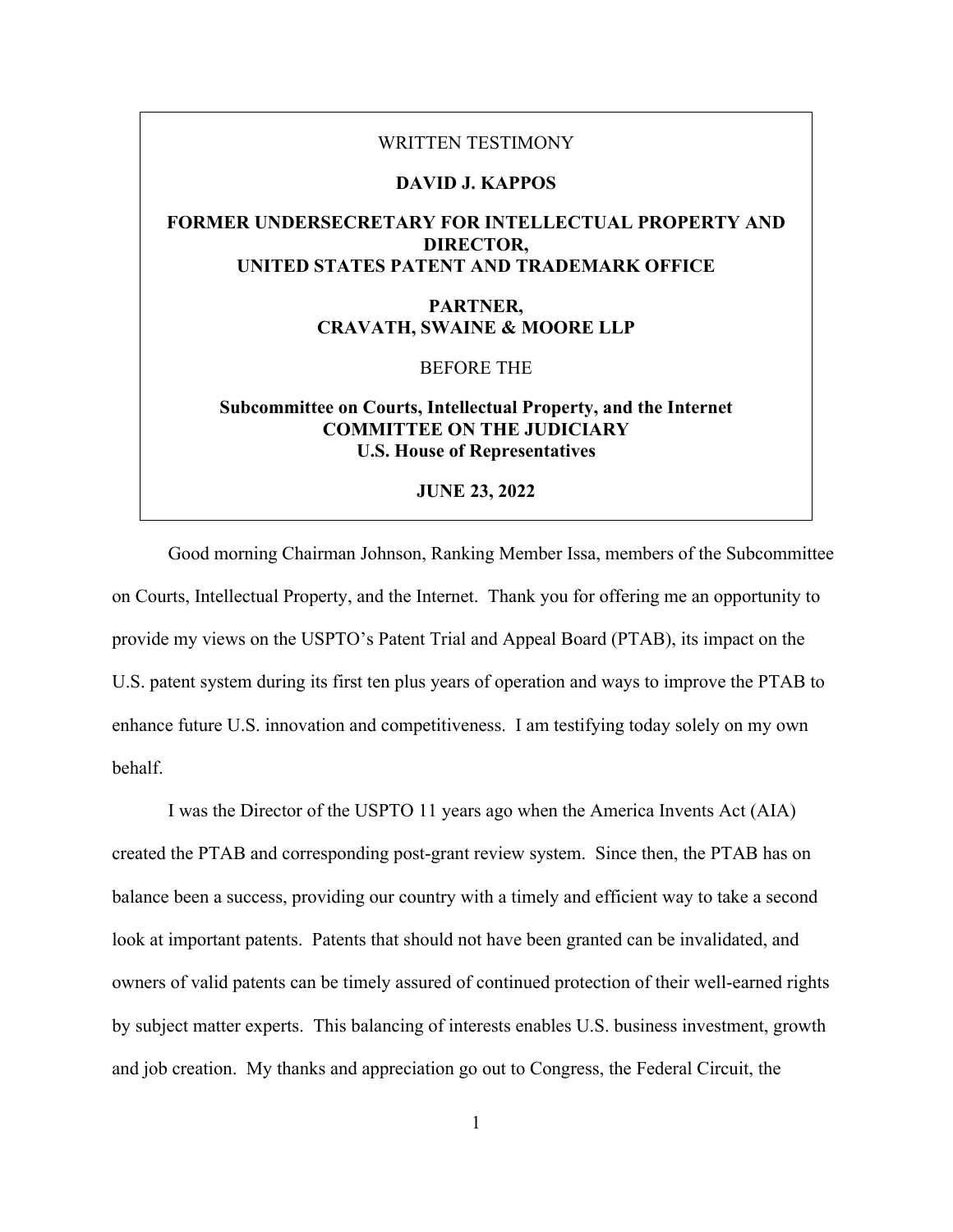USPTO and the PTAB, especially the Chief Judges and administrative patent judges (APJs), for their successful work in creating, building, maintaining and administering a first-class adjudication body within the USPTO. The PTAB, on balance, has achieved the vision Congress set out for it.

Of course we have learned a lot during the PTAB's first ten years of operation, with some things going extremely well and others not as well. While there is plenty that should be preserved, there are also a number of places where the laws and rules governing the PTAB's operations can be improved, and I applaud Congress for revisiting the AIA on its tenth anniversary to make needed improvements for the PTAB. But when working to improve something that is not fundamentally broken, we must heed the Hippocratic Oath: "first, do no harm". In its current state, the PTAB unquestionably works. In seeking to improve it, Congress should beware unintended consequences that push the system backwards.

Turning to specific improvements, we are fortunate that the Supreme Court has addressed APJ constitutionality in the *Arthrex* case. Congress should clarify the administrative patent judge appointment process by codifying the Supreme Court's holding in *Arthrex*. When doing so, Congress should take care to insulate administrative patent judge appointments from political interference. PTO APJs should be appointed for their legal and technical acumen, period.

Congress should also address the PTAB's *Fintiv* rules. The number of *Fintiv* challenges has declined significantly, as both IPR applicants and patentees have adjusted their litigation strategies to account for *Fintiv*,<sup>1</sup> but a Congressional fix to this divisive issue would nonetheless benefit U.S. innovation. As was done in the original AIA, the fix must start by taking into

<sup>1</sup> *See* Matthew Bultman et al., *'Fintiv' Patent Review Denials Fall as Calls to End Rule Persist*, Bloomberg Law (May 31, 2022), https://news.bloomberglaw.com/ip-law/fintiv-patent-review-denials-fall-as-calls-to-end-rulepersist (indicating rate of discretionary denials under *Fintiv* has declined from 38% to 13% to 10% across 2020-2022 with only thirteen *Fintiv* denials in 2022 through May 26).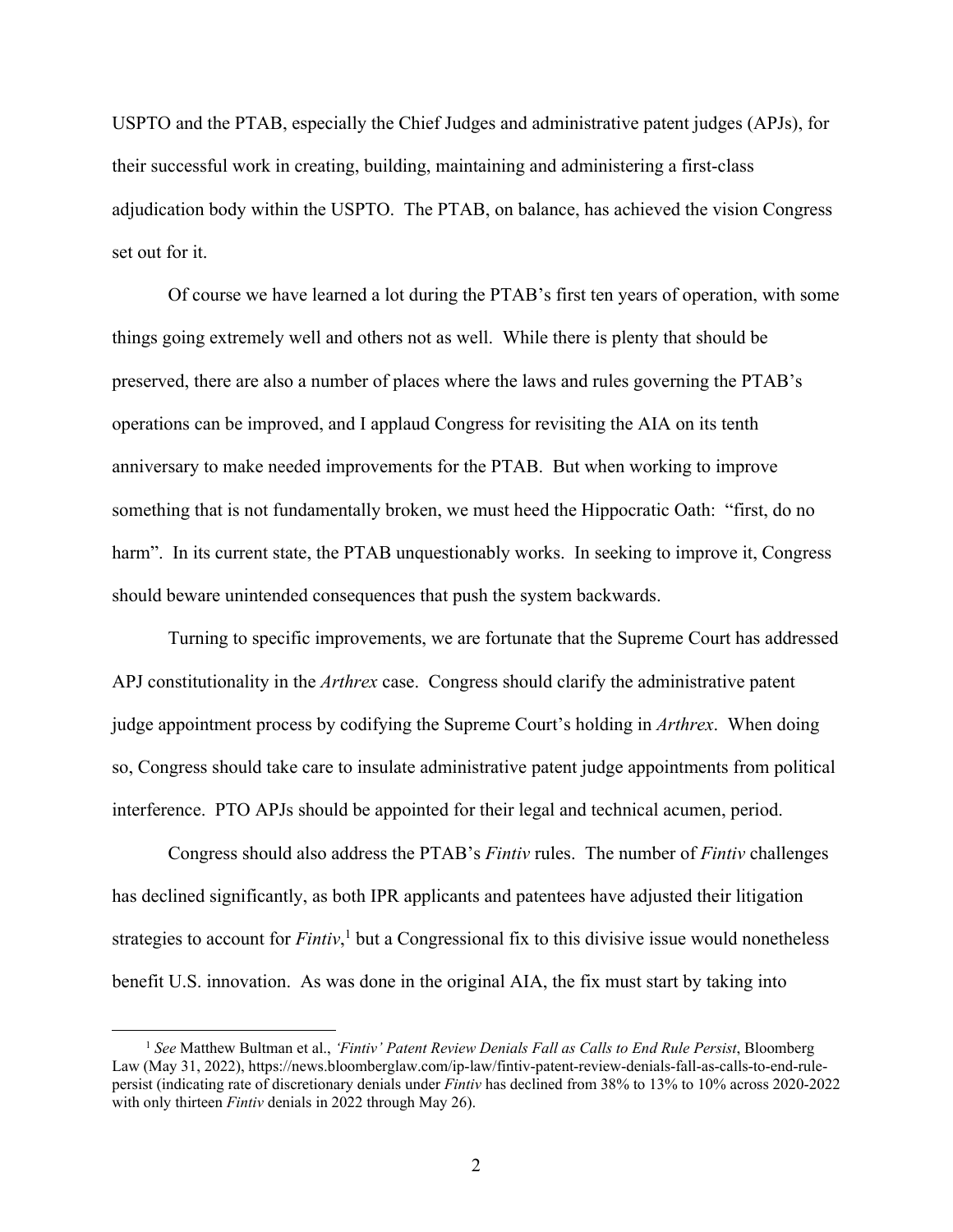account the needs of small businesses—both those reliant on the protections provided by valid patents and those that need a cost-effective method to challenge invalid patents. I encourage Congress to strike a balance between these opposing interests when addressing *Fintiv*. In this regard, I am concerned that the fix proposed in the Senate's newly introduced Patent Trial and Appeal Board Reform Act of 2022 is too extreme and too easily gamed. Any legislation requiring an expert agency to ignore obvious and important facts—e.g., requiring the Director of the USPTO to ignore one or more court cases considering a patent at issue in a PTAB proceeding—is problematic. Further, fixes to abusive IPR filings in the proposed Patent Trial and Appeal Board Reform Act of 2022 that address IPRs filed on different days but do not address multiple IPRs filed on the same day will be easily gamed and ineffective at stopping abusive IPR practices. Well-founded concerns have been raised over IPR petitioners holding up good-faith patent owners essentially indefinitely with multiple proceedings. The law must continue to provide mechanisms to discourage and address these abusive practices by petitioners, and it needs to be flexible enough to be resistant to gaming and able to address the near-infinite circumstances in which multiple IPR challenges can be raised.

Consistent with the text of the Senate bill, Congress should codify the *Phillips* standard for claim construction. The "broadest reasonable interpretation" (BRI) standard used by the examining corps in normal patent application examination was originally chosen for the PTAB in anticipation that claim amendments would be a commonplace feature of PTAB proceedings. This has not turned out to be the case in practice. In fact, the opposite is closer to actual experience, with few IPR proceedings including claim amendments. When the endemic paucity of claim amendments became clear despite changes in PTAB practice designed to encourage them, and was further propelled by complaints from district courts that the misalignment in claim

3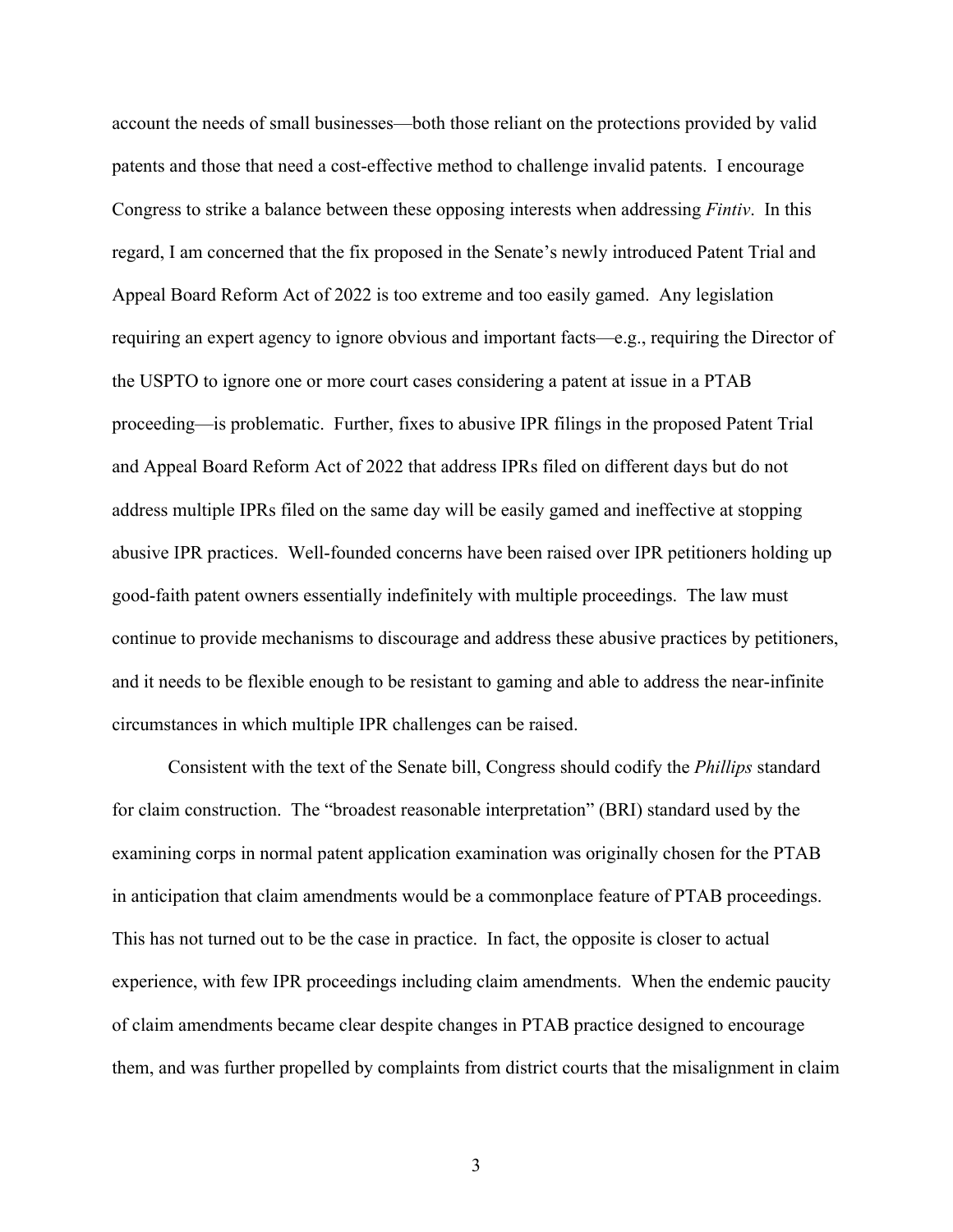interpretation standards made it difficult for district courts to make effective use of PTAB determinations, the PTAB several years ago adopted the *Phillips* standard in practice to align with district courts.<sup>2</sup> It is time for Congress to reflect this simple good-policy change that recognizes the role the PTAB has taken on in practice, aligns with the claim construction standard long employed by the district courts, and accepts that rarely occurring claim amendments cannot drive PTAB practice, to remove any doubt and ensure against temptation to have the standard revert in the future.

Additionally, Congress should refrain from limiting IPR estoppel based on the disposition of a final written decision "that the claim is not unpatentable". As it stands now, estoppel applies to enforceability, eligibility and other non-prior art bases for finding a patent invalid, while the added language in the Senate bill would limit estoppel and may encourage duplicating validity challenges in parallel proceedings. Again, changes to the PTAB should first "do not harm". Significant estoppel implications were a critical component of the original AIA, and good policy calls not for further limiting estoppel, but for applying it to the full scope of the final written decision.

Other critically needed improvements to the PTAB are actually not addressed in the proposed Senate bill. I'll recount them here. But as a threshold matter, any changes to the law that governs the operation of, and the standards employed by, the PTAB must account for something we did not anticipate in 2011: the PTAB has become the dominant venue for determining patent claim validity in the decade since it was created. Certain standards that were put in place in expectation of hypothesized PTAB usage have proven a mismatch with actual

<sup>&</sup>lt;sup>2</sup> Changes to the Claim Construction Standard for Interpreting Claims in Trial Proceedings Before the Patent Trial and Appeal Board, 83 Fed. Reg. 51340 (October 11, 2018) (amending 37 C.F.R. § 42).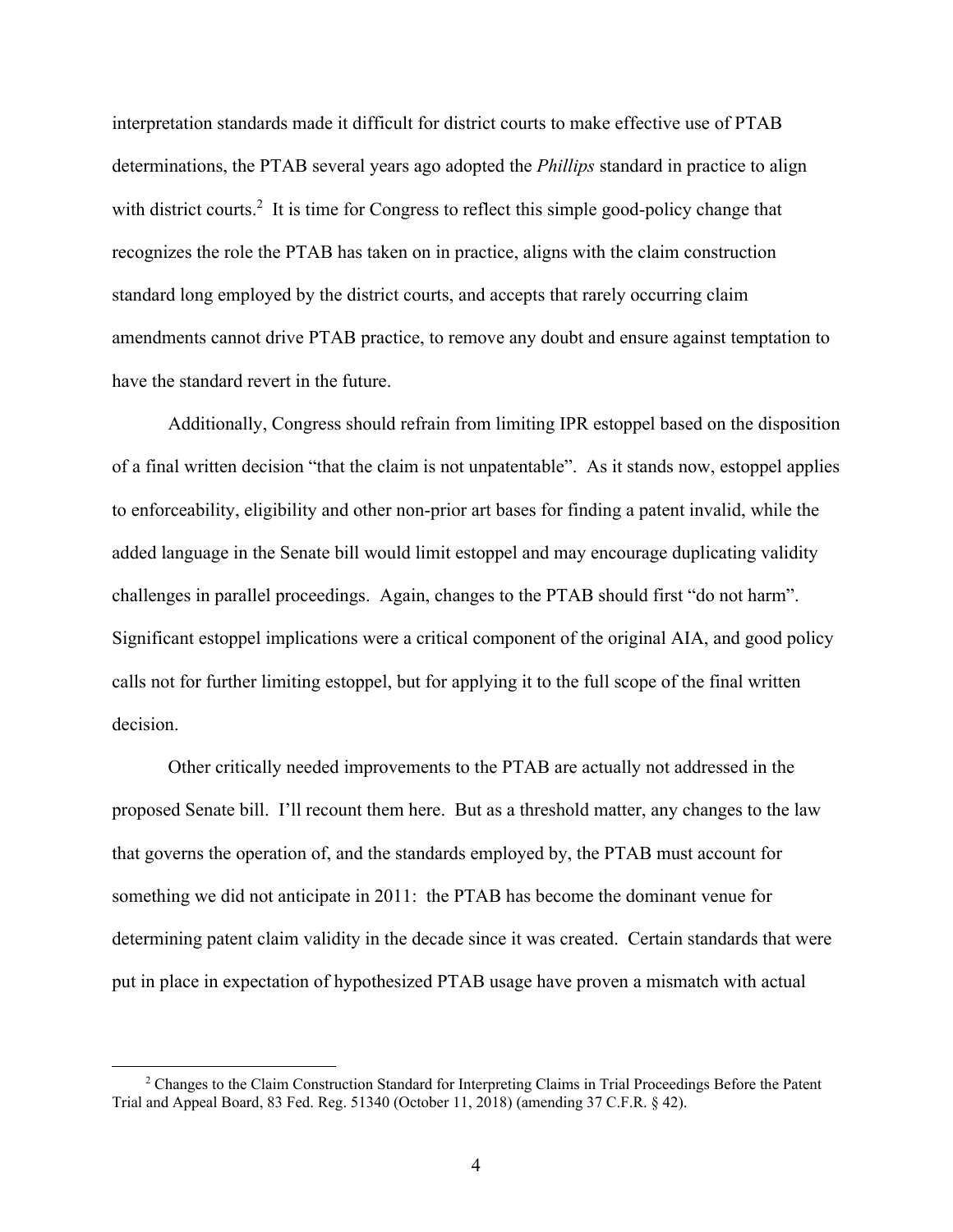events. We need the law to respond to the reality of the role the PTAB has taken on, and adjust standards to meet that reality.

First, Congress should move the PTAB from the "preponderance of evidence" to the "clear and convincing evidence" standard as the standard of proof required to invalidate a patent. As the predominant venue for determining patent validity, the PTAB's standard of proof should be aligned with the standard of proof that has been used to determine patent validity under U.S. patent law in all other venues for decades—"clear and convincing evidence". The "clear and convincing" standard has long been held by the courts to strike the right balance between patentees and patent challengers, and given the actual usage of the PTAB there is no reason to apply a different standard there. Beyond conforming to well-settled district court practice, doing so will address the difficulties caused in PTAB proceedings by hindsight bias and the inability to introduce evidence of secondary factors of non-obviousness due to the lack of discovery and few oral hearings at the PTAB. Patentability requires novelty and non-obviousness as of the effective filing date of a patent application, and using the "clear and convincing evidence" standard would help insulate PTAB decisions from hindsight bias caused by the passage of time between filing and determining patentability.

Second, Congress should create an IPR off-ramp to reexamination to permit efficient claim amendments. This provision is missing from the Senate bill introduced last week but would make for sound policy. The PTAB has proven to be a difficult forum in which to manage claim amendments, but the Central Reexamination Unit (CRU)—which handles reexamination practice—is extremely well-suited to manage such amendments. Unlike the PTAB, the CRU is designed and especially equipped with examiners to perform prior art searches and reexamination proceedings. The best policy approach would involve a patentee election to take

5